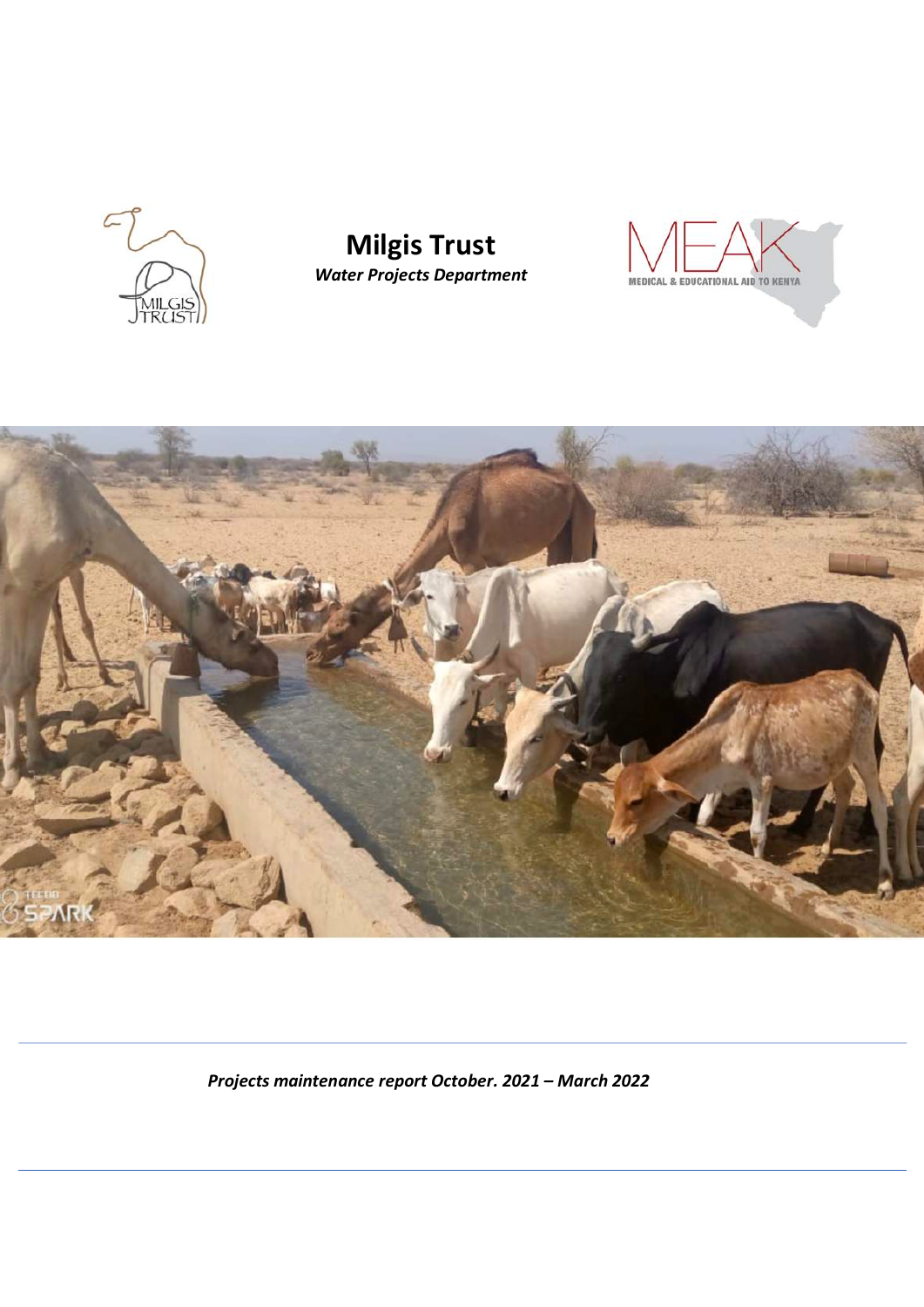### Summary

The importance of our water projects has been especially highlighted this first quarter of 2022 . The drought is still ongoing and although usually we would be seeing the onset of rains. - we have not had any yet. Furthermore the meteorological forecast is that we will likely receive below-average rainfall in the upcoming season. So all in all it has been very difficult, particularly for pastoral peoples who are 100% reliant on livestock. We have seen that in our area, people have been losing more than half of their livestock, especially the cows.

There has also been a huge increase in conflict over grazing, water and resources between the different tribes. The water projects have continued to provide huge relief for all of the inhabitants of the respective locations. They have also reduced conflict when there has been neighbouring tribes moving through our the area – though we have had to carefully manage consumption so as to protect the fragile water table.

It is important to note that this report is mainly covering the implementation of the Q3 2021 Expendature. Due to delayed fabrication of tanks, the jobs that were covered by the Q3 2021 budget were only implemented in Q1 2022. Additionally, the remaining funds that carried over into Q4 2021 (USD 73.28) were only adequate for maintenace on Masikita – see below. Thus why there was very little done in Q4 2021.

Fortunately, thanks to your generosity, we have been able to order another steel tank for Mpagas, as well as install the tanks ordered last year (only one was under Fondation eagle budget)



## **New Team member**

We have also been fortunate to engage a new water projects manager – Mugo Lenkaldayo who started in January this year. Mugo is from Baragoi community, and is well educated. He has been a great addition to the team and is learning very quickly! As well as being practical, he is also proving to be very handy at data collection and reporting which is really helping us keep on top of the maintenance.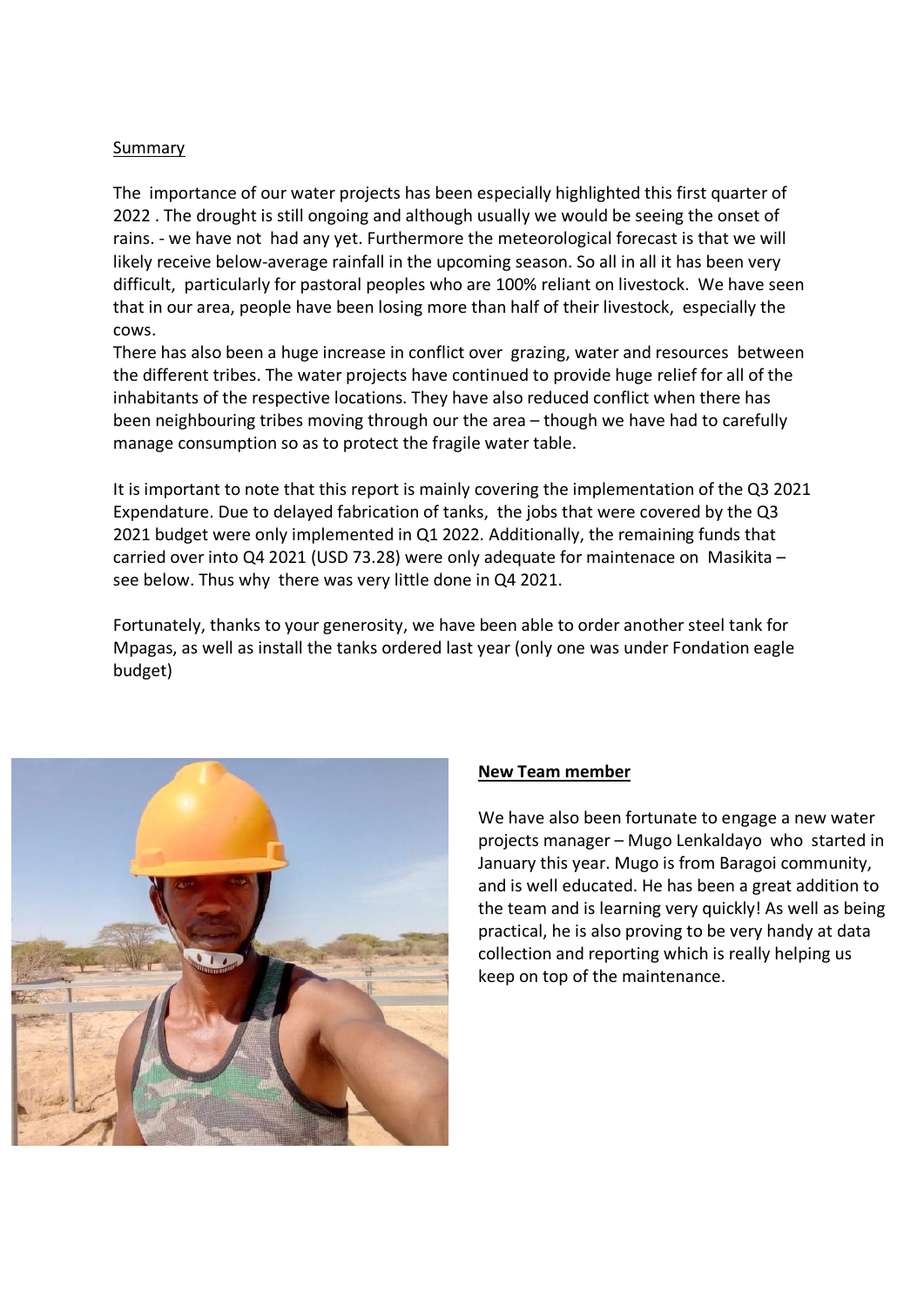#### **Mikenya Water Project**

As you will recall, last year we were focusing on our projects in the eastern Ndoto's, as they border the desert which has been particularly hard hit by the drought. We had chosen Mikenya to be one of the projects that we test out the new steel water tanks, included in. last year's Q3 budget. The fabrication took longer than anticipated and we only mobilised the tanks in Jan 22'. The newly installed unit is fantastic! Not only has. It improved the storage capacity, but it has also improved water quality as there is a tank cleaning valve and no degraded plastic sediments.



The old tank, damaged by the sun and leaking  $\Box$  The new steel tank- painted and installed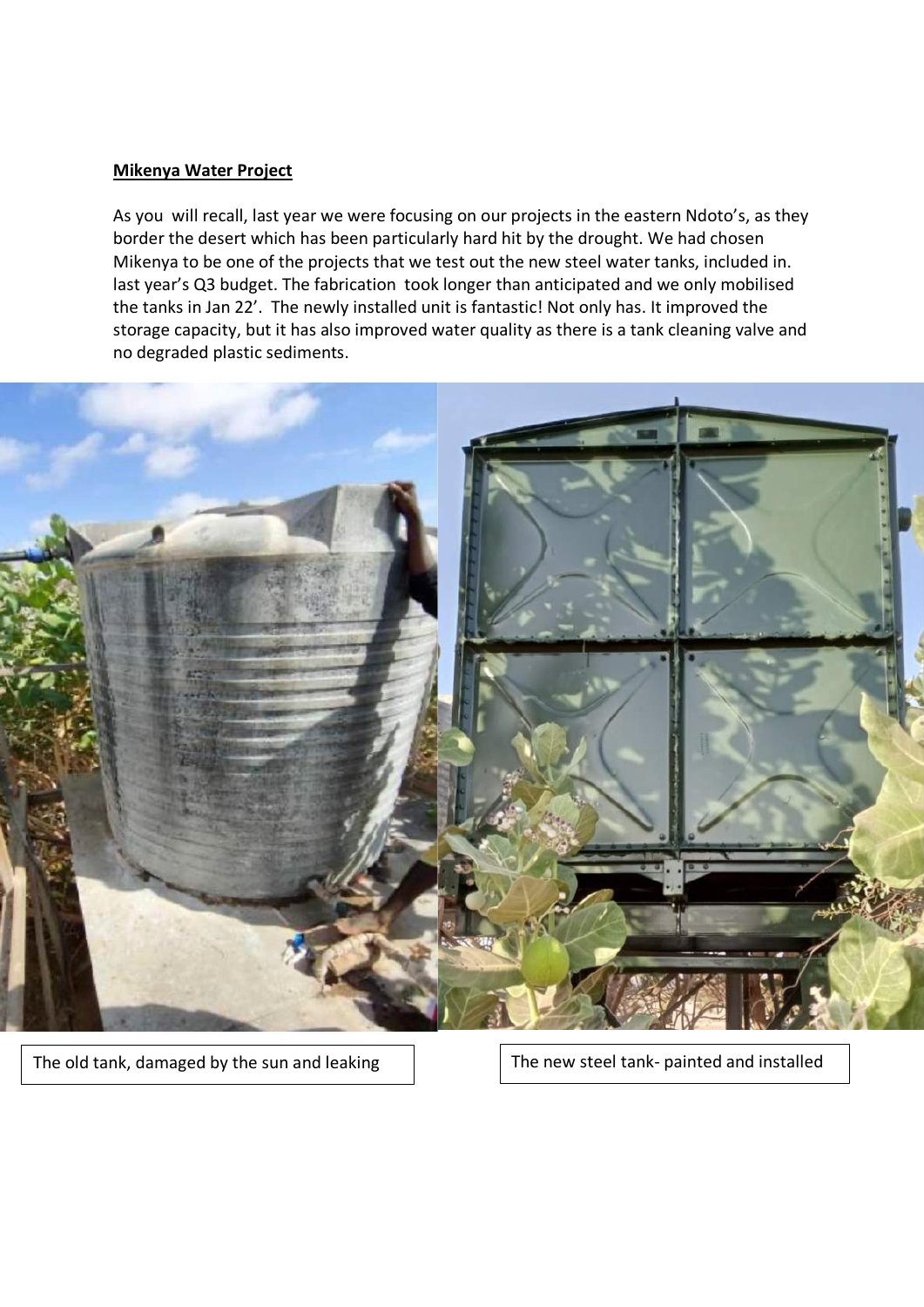#### **Loltepes Water Project**

Loltepes is also on the eastern side of the Ndoto's. As you may recall, the plastic tank here had also been damaged, this time by a thirsty elephant. We had also allocated some funds for (installation only) of a new tank and steel stand in loltepes. We installed this tank at the same time as Mikenya. Additionally, we refurbished the piping , which was also damaged. The trough here which acts as an overflow had been destroyed by elephants, so we also repaired the trough. Furthermore , the community standpipe had been damaged by warthogs that had burrowed underneath the slab – probably in search for water - so we built a new standpipe. The overflow from the tank now feeds the trough so that wildlife can drink without having to share water at the community standpipe. The pump that was replaced last year working perfectly and there is plenty of water being delivered.



The new steel tank  $\vert \vert$  New pipeline to trough  $\vert \vert$  New trough filling up  $\vert \vert$  New Community

standpipe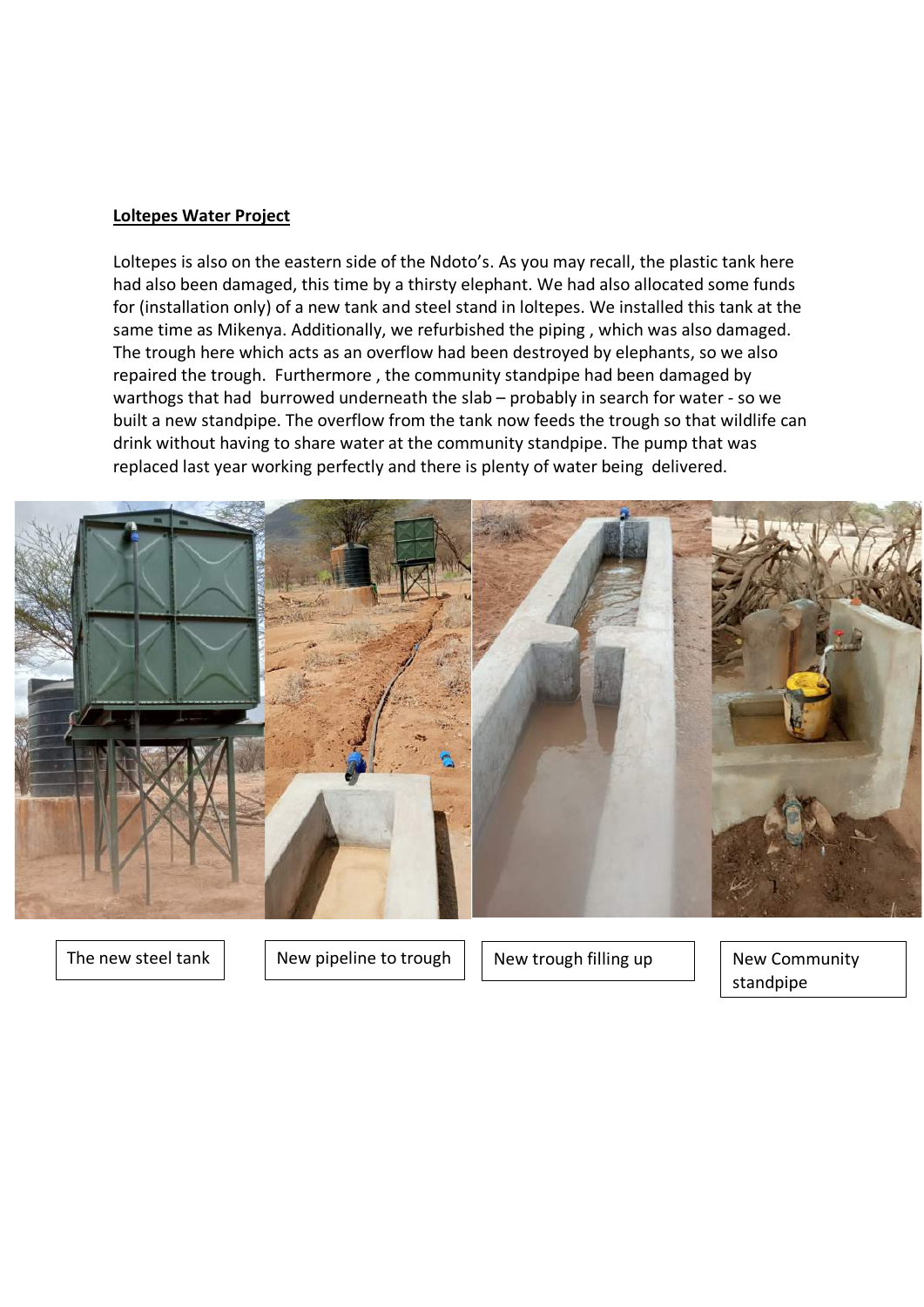#### **Masikita & Masikita Simiti Water Projects**

Masikita is an area bordering the Elbarta plains – a vast grassland that is largely uninhabited due to tribal tensions. This area is the main pasture for the Samburu people, and is also an important resource for the Turkana tribe. Years of cattle rustling have made this a precarious place to live for both communities. There is also very little water in this area – only a couple of government dams that hold water for a few months of the year. We have two water projects here, Masikita - set up 10 years ago, and Masikita Simiti, 7 years ago. Our team recently carried out repairs on the community standpipe, and serviced the solar systems.